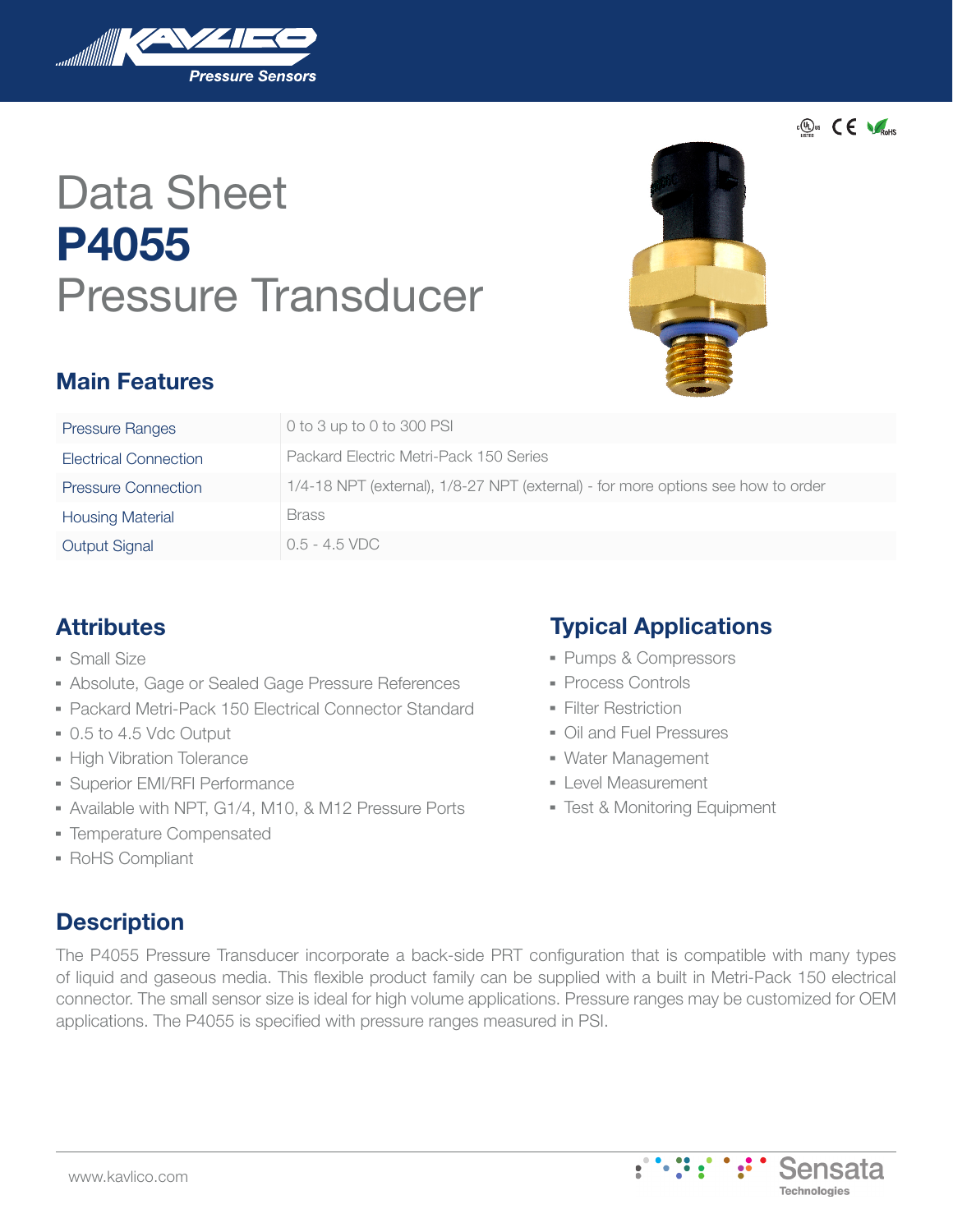## **Technical Specifications**

#### **Pressure Ranges**

| from 0 to      |    |  |    | ЗC | 50 | 75  | 100 | 150 | 200 | 30C |
|----------------|----|--|----|----|----|-----|-----|-----|-----|-----|
| Proof pressure | חר |  | 30 | 60 |    | 150 | 200 | 300 | 300 | 45C |
| Burst pressure | חר |  | 45 | 9C | 50 | 225 | 300 | 450 | 400 | 60C |

#### **Physical**

| <b>Operating Life Cycle</b>      | min. 10 million full pressure cycles over the full range               |
|----------------------------------|------------------------------------------------------------------------|
| <b>Vibration Resistance</b>      | 10 G's peak to peak sinusoidal, from 20 to 2000 Hz                     |
| <b>Shock Resistance</b>          | 75 G's $\frac{1}{2}$ sine wave                                         |
| <b>Drop Test</b>                 | 1 <sub>m</sub> onto concrete surface                                   |
| Weight                           | $\leq 50$ grams                                                        |
| <b>Ingress Protection</b>        | <b>IP67</b>                                                            |
| <b>Operating Temperature</b>     | $-40^{\circ}$ C to $+125^{\circ}$ C                                    |
| <b>Environmental Temperature</b> | $-40^{\circ}$ C to $+125^{\circ}$ C                                    |
| Storage Temperature              | $-40^{\circ}$ C to $+125^{\circ}$ C                                    |
| Media                            | All class II fluids and gases compatible with brass and fluorosilicone |

#### **Performance**

Total error band <sup>1</sup>  $+/-2\%$  of span  $(-20 \le T \le 100^{\circ}$  C)  $+/-3\%$  of span  $(T < -20^{\circ}$  C,  $T < 100^{\circ}$  C)

1. Including accuracy, calibration, temperature, non-linearity, hysteresis, non-repeatability, error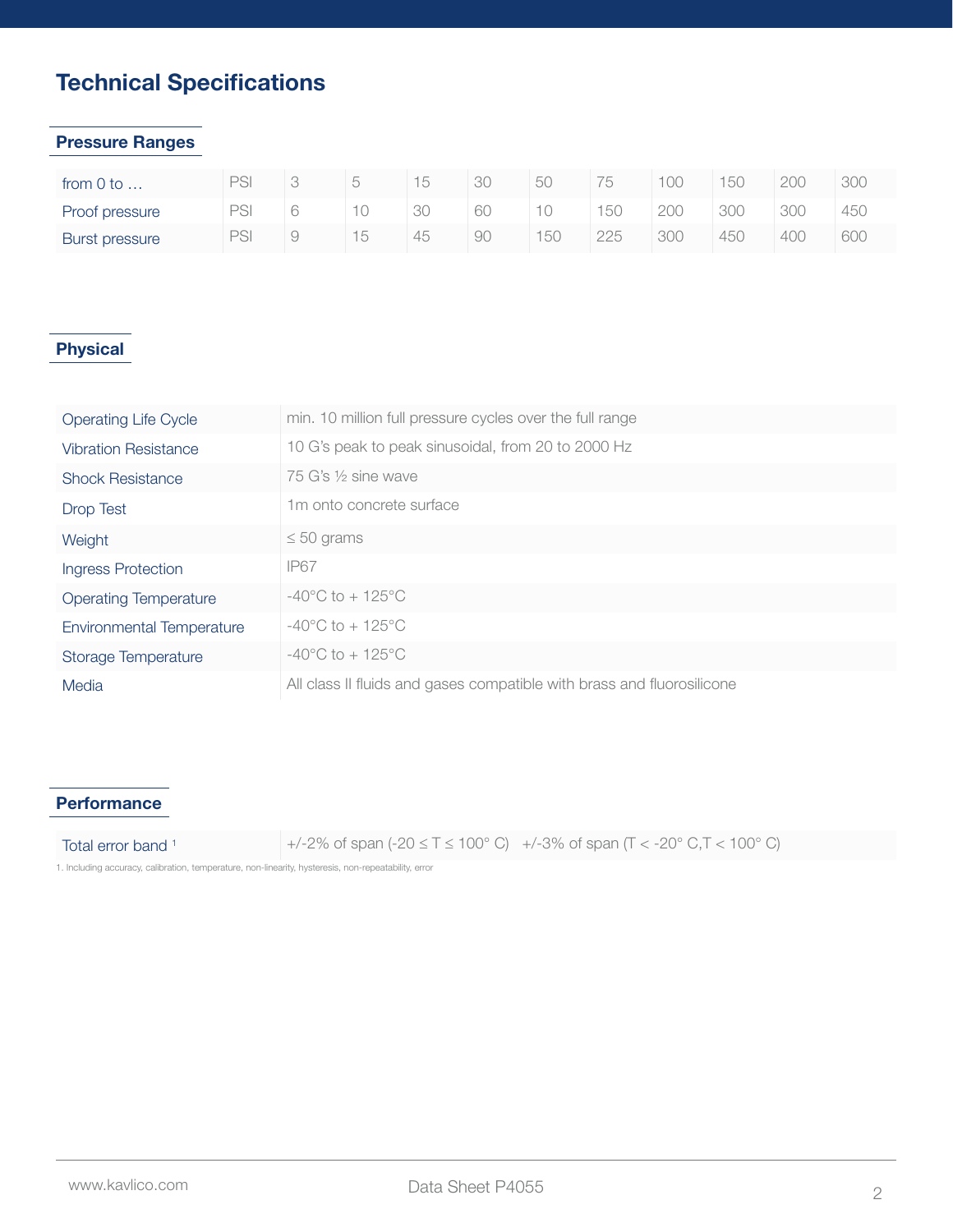#### **Electrical**

| <b>Output Signal</b>               | 0.54.5 VDC ratiometric                                                    |
|------------------------------------|---------------------------------------------------------------------------|
| <b>Operating Supply Signal</b>     | $5 \text{ VDC} \pm 5\%$                                                   |
| <b>Power Consumption</b>           | $\leq$ 25 mW                                                              |
| <b>Overvoltage Protection</b>      | <b>16 VDC</b>                                                             |
| <b>Short-circuit Proofness</b>     | Yes $*2$                                                                  |
| <b>Insulation Voltage</b>          | 500 VDC                                                                   |
| <b>Reverse Polarity Protection</b> | Yes $*3$                                                                  |
| Impedance                          | Min load 25 $k\Omega$                                                     |
| <b>Response Time</b>               | $\leq$ 10 ms max. to 63% of full scale pressure with step change on input |

2. for min. 3 intervals at 5 minutes each

3. for min. 10 seconds on assigned pins

#### **Approvals & Certificates**

| <b>CE Compliance</b> | Pressure equipment directive 97/23/EC<br>EMC directive 2004/108/EEC, EN 61 326 Emission (Group 1, Class B) and Immunity<br>(industrial locations), EMI, ESD protected |
|----------------------|-----------------------------------------------------------------------------------------------------------------------------------------------------------------------|
| <b>ROHS</b>          | 2002/95/EC RoHS Directive                                                                                                                                             |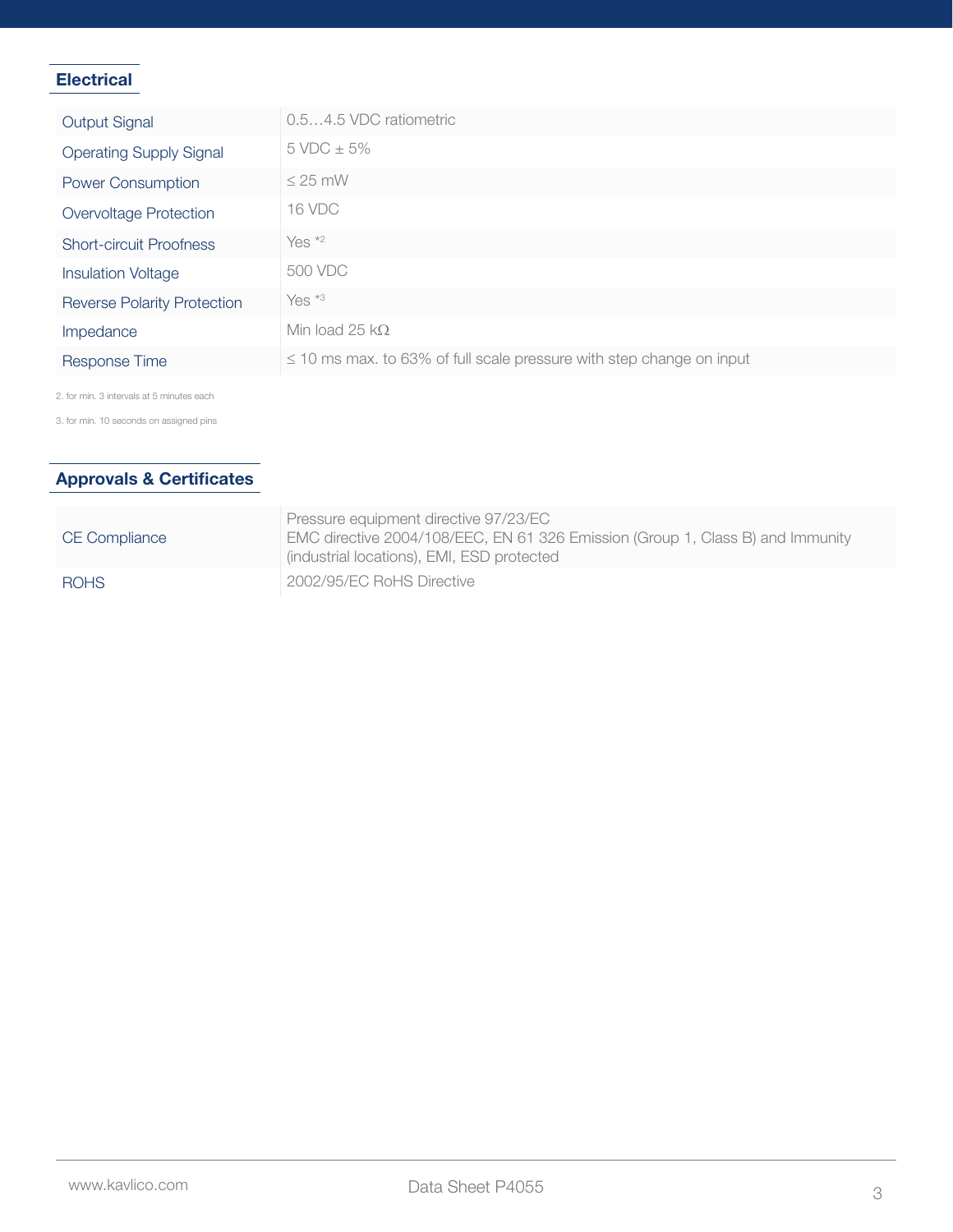#### **Dimensions**

#### **Pressure Sensor with Electrical Connection**

Dimensions in mm [Inch]

| Packard (metri-pack 150) Pin Call Outs |            |         |       |  |  |  |
|----------------------------------------|------------|---------|-------|--|--|--|
| Output                                 | Pin A      | I Pin B | Pin C |  |  |  |
| 0.5-4.5VDC ratiometric                 | <b>GND</b> | Vsup    | Vout  |  |  |  |



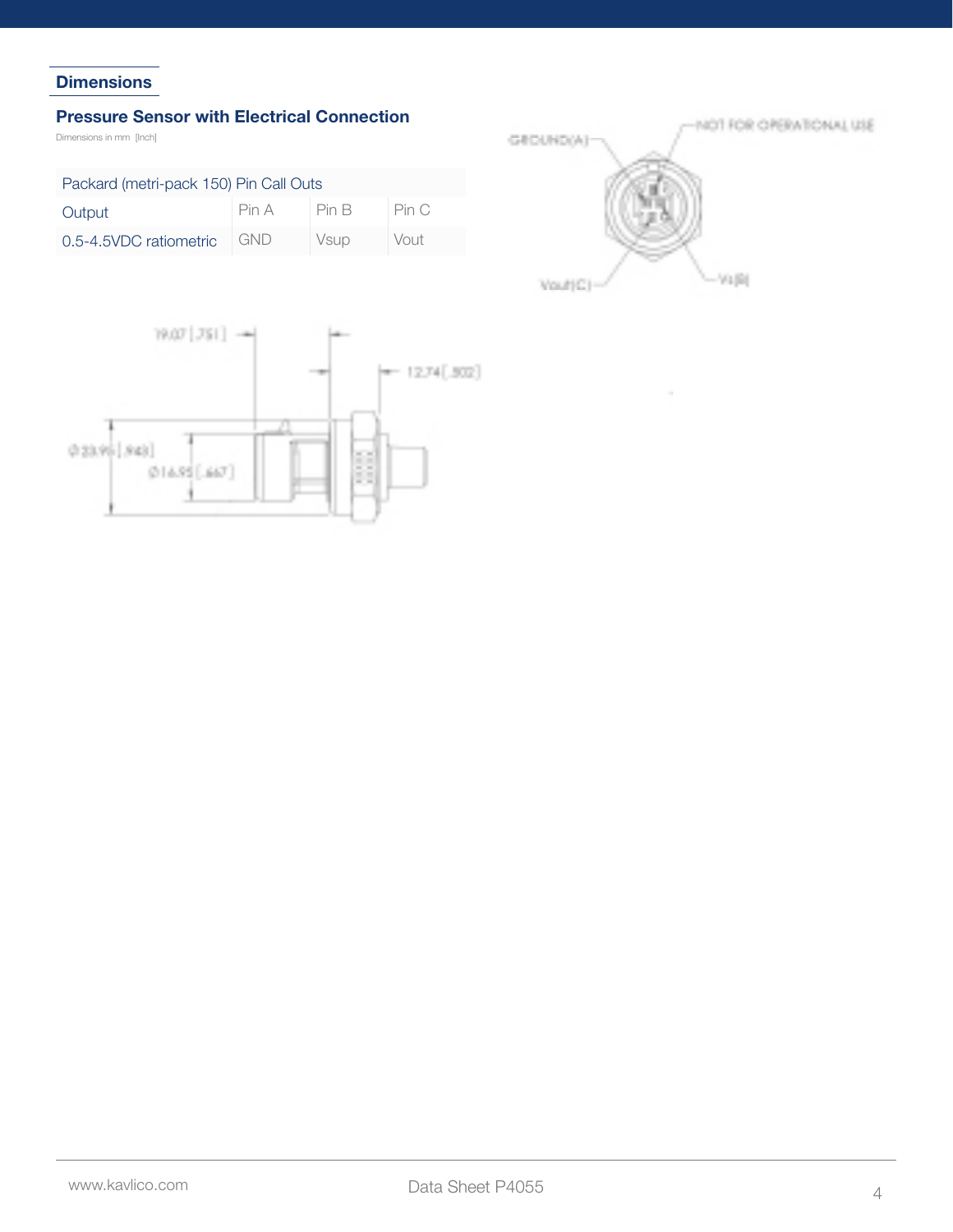## **How to Order**



#### **Example:**

P4055-15A-E1A

#### **Description:**

P4055 Pressure Sensor, 0 – 15 PSI Absolute, Fluorosolicone, Internal Seal, 1/4-18 NPT, Pressure Connection with Packard, Metri-Pack 150 Built-in Connector

Before installation and operation, ensure that the appropriate pressure sensor has been selected in terms of pressure range, design and specific measuring conditions. Non-compliance can result in serious injury and/or damage to the equipment.



**Warning:** The product information contained in this catalogue is given purely as information and does not constitute a representation, warranty or any form of contractual commitment. Kavlico reserve the right to modify their products without notice. It is imperative that we should be consulted over any particular use or application of our products and it is the responsibility of the buyer to establish, particularly through all the appropriate tests, that the product is suitable for the use or application. Under no circumstances will our warranty apply, nor shall we be held responsible for any application (such as any modification, addition, deletion, use in conjunction with other electrical or electronic components, circuits or assemblies, or any other unsuitable material or substance) which has not been expressly agreed by us prior to the sale of our products.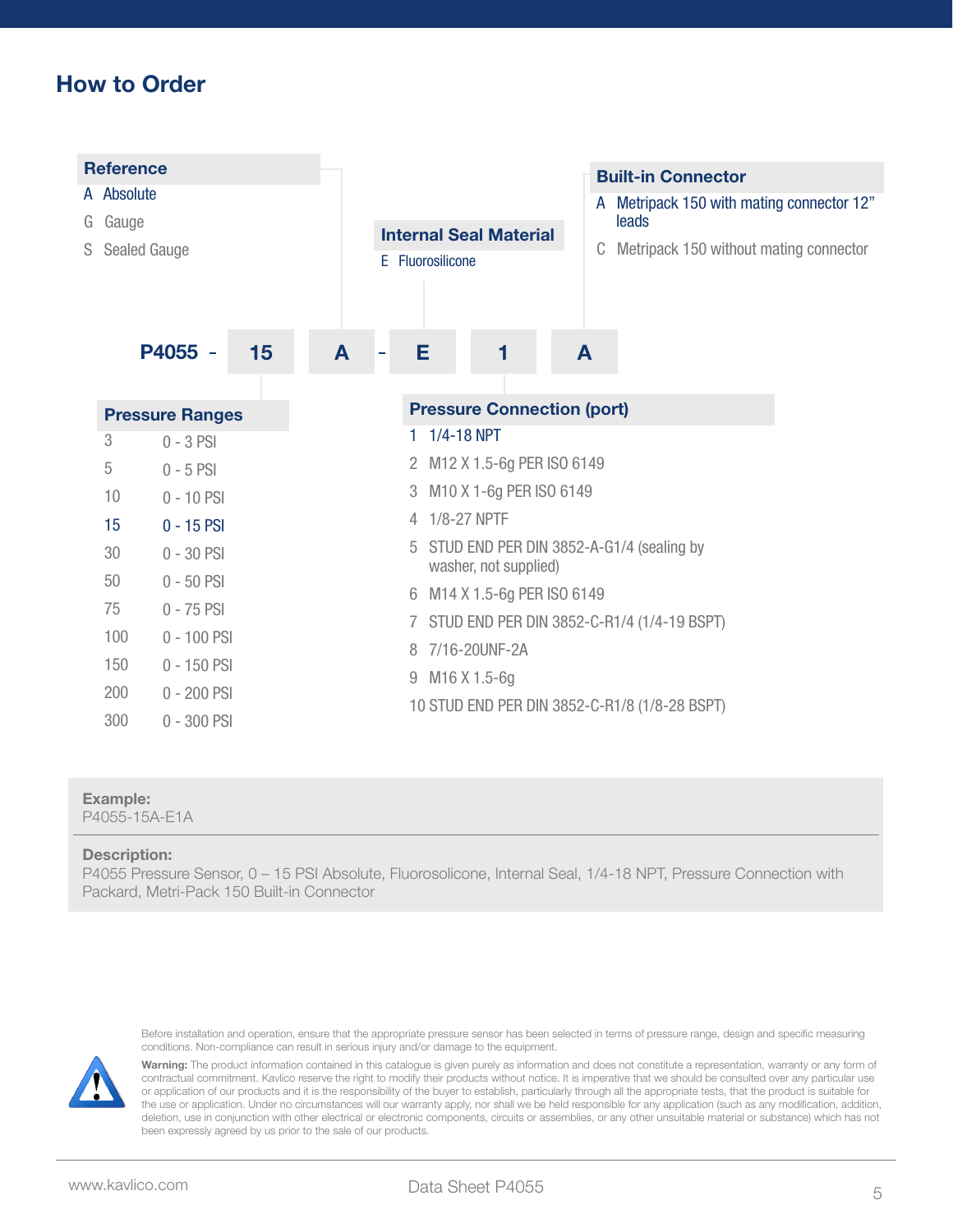



## **Sales Offices Worldwide**

#### **Americas**

Brazil Mexico USA

### **Europe**

England France Germany Italy **Netherlands** Spain Sweden Russia

#### **Asia Pacific**

China India Japan South Korea

## **Main Contact**

Sensata Germany GmbH Potsdamer Strasse 14, 32423 Minden Tel: +49 571 3859-0 Fax: +49 571 3859-119 www.kavlico.com www.sensata.com

## **Your local sales contact:**

© 2016 Kavlico, a brand of Sensata Technologies. All rights reserved.

Kavlico's General Terms & Conditions apply and can be found on our website.